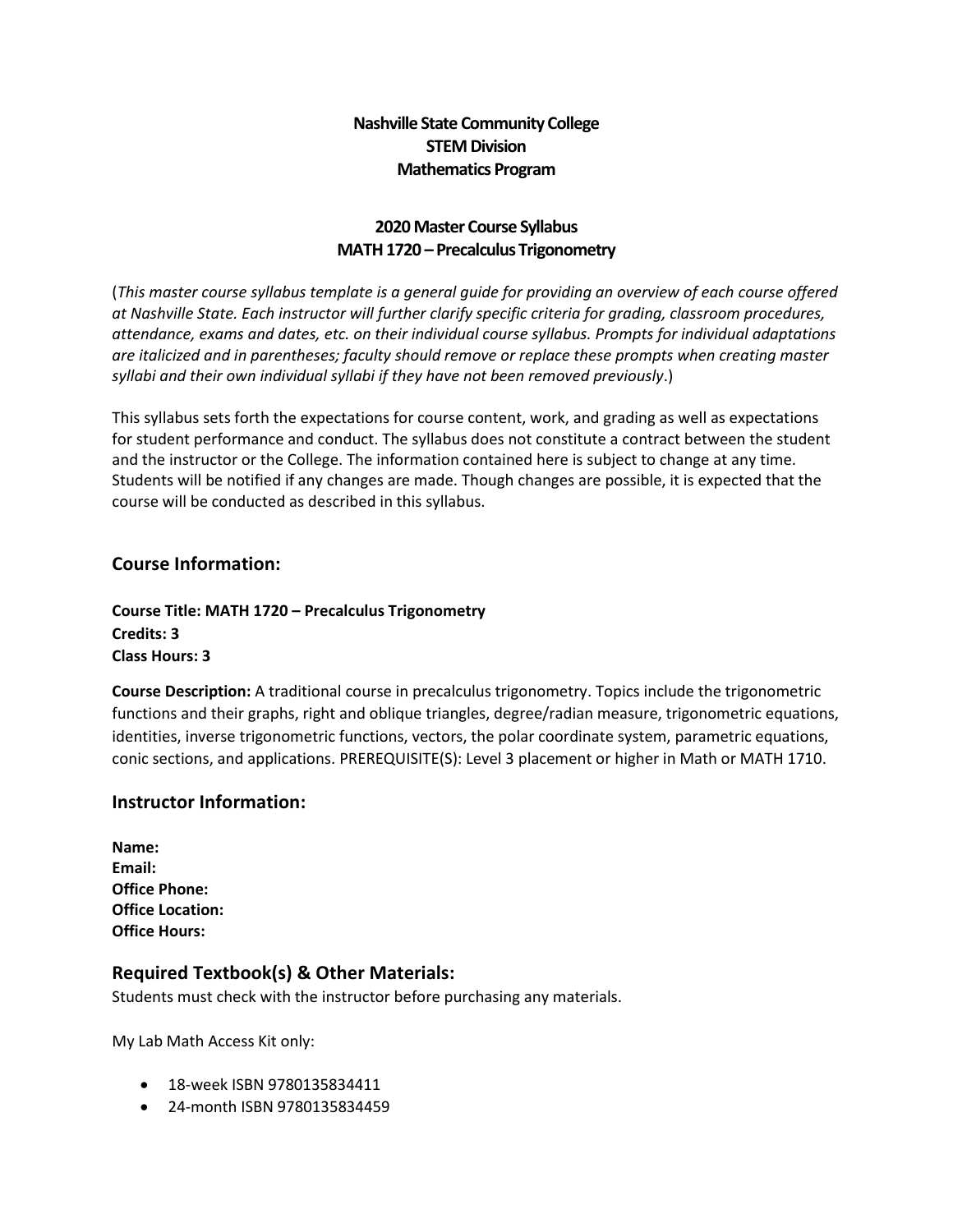The required MyMathLab access code contains an e-textbook. Therefore, the textbook is not required for this section of this class

Supplies: A graphing calculator is required (TI-84 or TI-83 or TI-83+ are recommended). Calculators like the TI-89 will not be allowed (those with a Computer Algebra System - CAS). The TI-nspire calculator will only be allowed with the TI-84 Plus keypad (during tests).

OPTIONAL: Textbook only: Precalculus: Graphs and Models, A Right Triangle Approach, 6th edition, by Bittenger/Beecher Publisher: Pearson; ISBN 9780134179056

Student Solution Manual only, ISBN 9780134265230

Once enrolled, all students should verify that they have the correct textbook and materials information by consulting the D2L/NS Online shell for the course. If you are registered with the Access Center and require an alternate format for the textbook and other course materials, please contact the Access Center at 615-353-3721, 615-353-3741, o[r accesscenter@nscc.edu.](mailto:accesscenter@nscc.edu)

#### **Digital Course Materials (DCM):**

To ensure the lowest cost for students, this course includes a materials fee. This means that some or all of the required textbooks and materials for this course are available through your *NS Online* course shell. When you register for this course, the charge will appear on your account. If you decide you do not want to purchase the course materials embedded in *NS Online*, you can opt out of the program until September 6th, 2020. If you opt out, you will be responsible for obtaining the required course materials on your own.

#### **Course Outcomes:**

Upon successful completion of this course, students should be able to:

- Solve problems using mathematics, and determine if solutions are reasonable. Solve trigonometric equations, solve triangles, and evaluate inverse trigonometric functions and determine if the solution/result is reasonable.
- Apply mathematical concepts to solve real-life problems using formulas (deduction) and interpret the meaning of the solution.
	- Create, analyze, and interpret results for applications involving vectors, linear and angular speed, navigation, the periodic nature of the trigonometric functions, and the conic sections.
- Construct meaningful connections (transfer of knowledge) between mathematics and other disciplines.
- Apply technology for mathematical reasoning and problem solving. Apply mathematical reasoning with technology to solve problems involving trigonometric functions and inverse trigonometric functions.
- Analyze data/graphs by using mathematical modeling and/or statistical reasoning.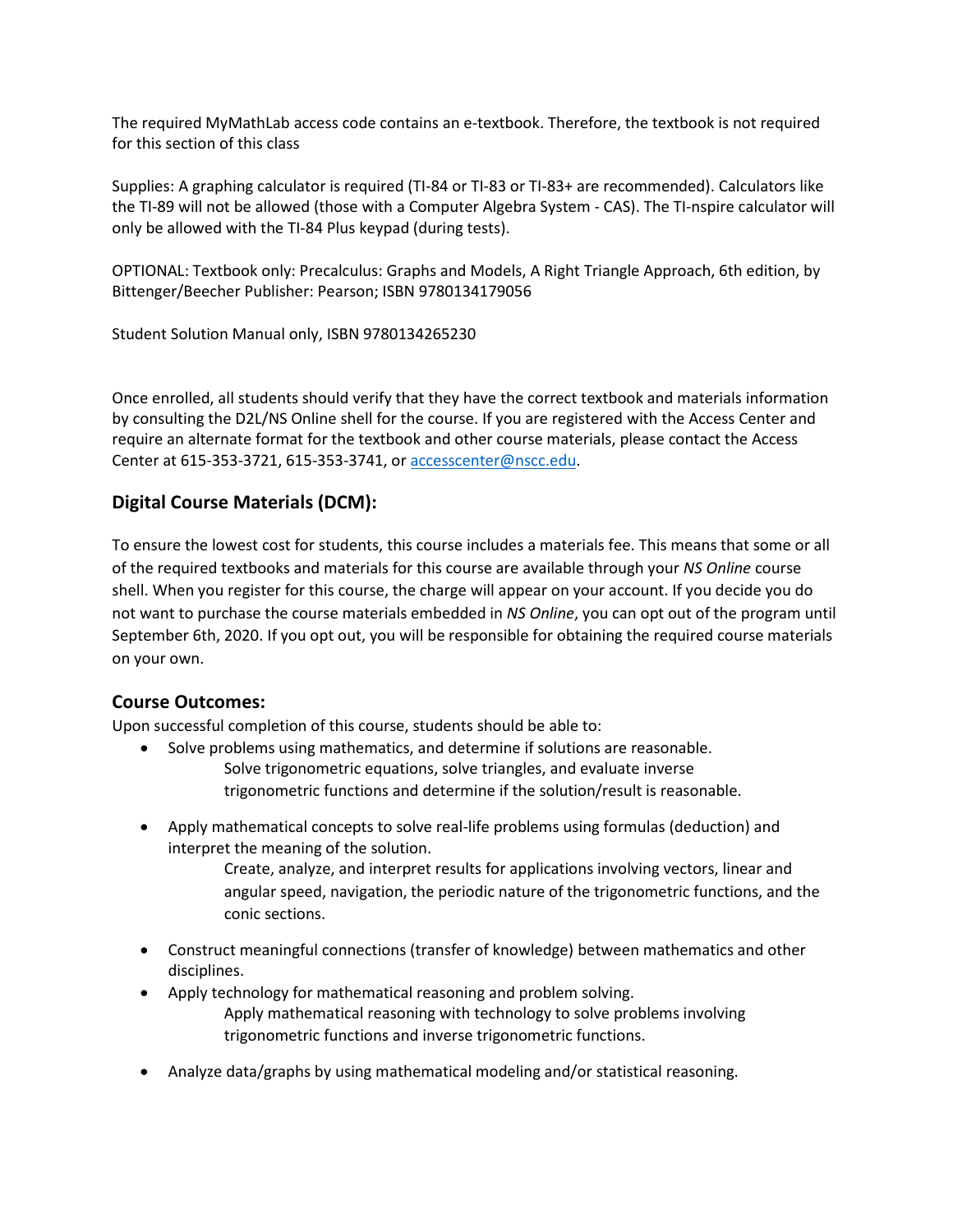Use modeling to determine information involving graphs of the conic sections, and approximating solutions to trigonometric equations.

### **Topics to Be Covered:**

Trigonometric functions of acute angles; Solve right triangles, applications; Trigonometric functions of any angle; Radians, arc length, angular speed; Circular functions, graphs and properties; Graphs of transformed sine functions and cosine functions, graphs of all other trigonometric functions; Identities: Pythagorean, Sum/Difference, Co-function, Double-angle, Half-angle; Inverses of trigonometric functions and graphs; Trigonometric equations; Law of Sines and Law of Cosines; Polar coordinates and graphs; Vector operations, applications; Conic sections (parabola, circle, ellipse, hyperbola)

#### **Course Assessments:**

The following performance assessments will be used to demonstrate students' understanding, knowledge, and skills: (*Each instructor will include their class assessment information here.)*

# **Grading Policy:**

*(Each instructor will determine the exact values based on the following ranges: )*

*Final Exam: 20 percent to 25 percent*

*Other tests: 50 percent to 60 percent*

*Other (homework, quizzes, projects, etc.): 15 percent to 30 percent*

### **Late Work Policy & Make-up Procedures for Missed Assignments and Work:**

(*Each instructor will provide policy*)

# **Attendance Policy**

The College is not an attendance taking institution as defined by 34 CFR 668.22(b)(1) in the Code of Federal Regulations; however, students are expected to attend all scheduled classes and laboratories.

- Absences in a course may affect a student's final grade.
- Tardiness may also affect a student's final grade.
- Students are responsible for all work/tests that occur during any missed class session(s) regardless of reason(s) for absence.
- Students who are sick or not well enough to attend class must notify the instructor as soon as possible before the scheduled class time, unless incapacitated or unable to do so. In that case, students must contact the instructor as soon as reasonably possible.
- If a student has an unavoidable conflict with a scheduled class session, students must notify the instructor, preferably before the class session, or as soon as possible.

For purposes of financial aid continued attendance is determined via engagement in the course. This can be accomplished in several ways including, but not limited to, continued attendance and/or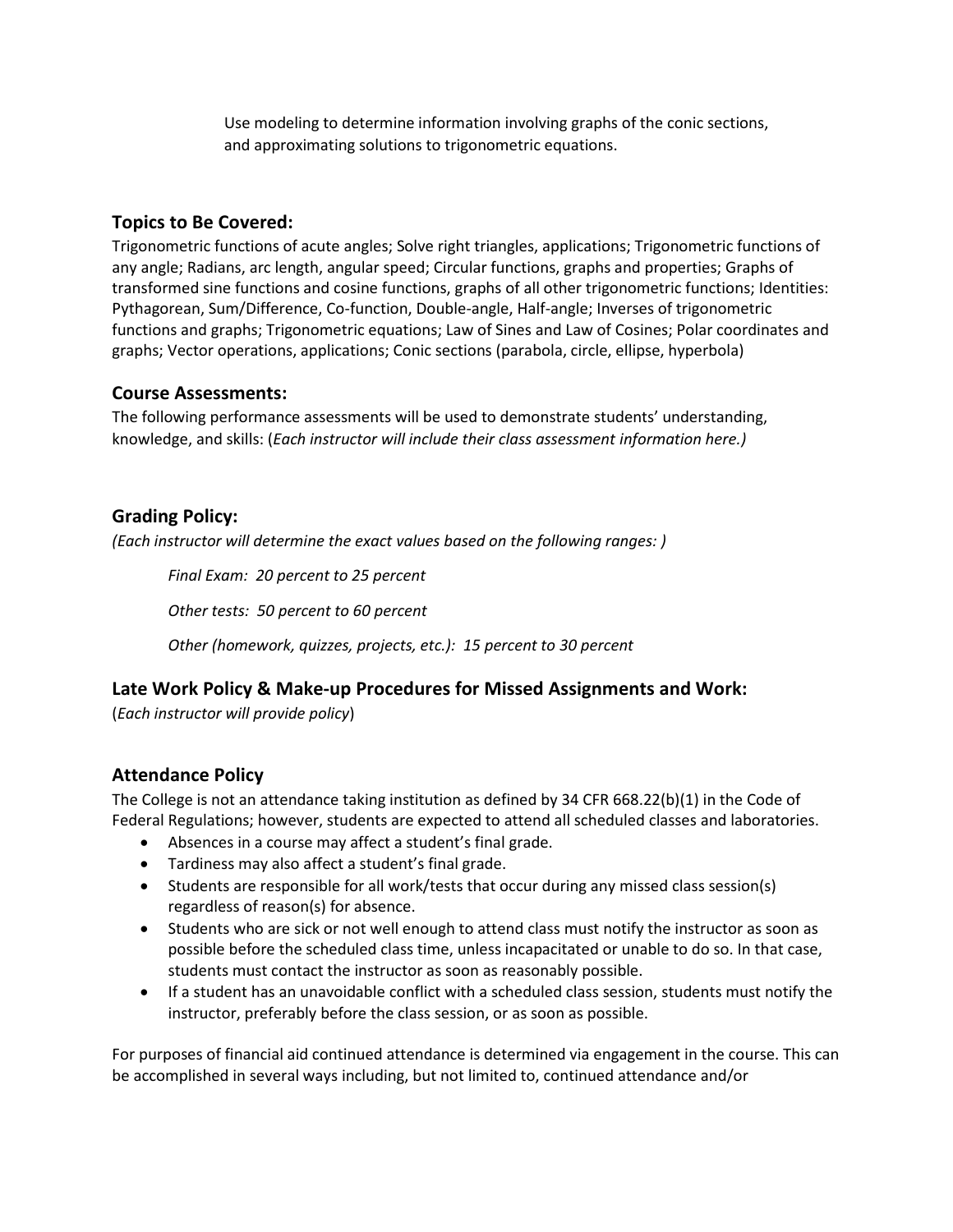participation in on-ground class sessions, participating in D2L as prompted (e.g., responding to an instructor's email, posting to a discussion board), and/or completing and submitting assignments.)

To the extent that attendance is kept in this class it is not for the purpose of the College but is instead associated with the instructor's individual grading rubric. The attendance policy for this class is: *(add attendance policy).*

| Letter Grade | Percentage Range |
|--------------|------------------|
|              | 90 to 100        |
|              | 80 to 89         |
| ◠            | 70 to 79         |
|              | 60 to 69         |
|              | 0 to 59          |

## **Grading Scale:**

# FA

According to NSCC policy, an FA is awarded to students who do not officially withdraw from a course and do not attend after the cut-off date provided in the academic calendar. Please refer to the current academic calendar available on the Nashville State web site, looking for the date that indicates it is the "Last Day to Earn F for Attendance (FA)." Students who stop attending on or before this date receive an FA; students who stop attending after this date receive an F.

For online courses, attendance is defined by submission of assignments. Students who fail a course and whose last assignment is submitted on or before the FA date will earn an FA for the course. Students who fail a course and whose last assignment is submitted after the FA date will earn an F for the course. An FN is assigned to students who do not submit any assignments.

(*While the above information should appear in all syllabi, faculty are encouraged to make additional statements that would clarify the policy for students and provide the applicable FA date for their section.)*

### FN

An FN is awarded to students who never attended class.

### **Technology Statement**

- All classes at the College are web enhanced.
- It will be essential for students to have access to a computer and an internet connection to complete assignments, engage in online discussions, and access various course materials through D2L/NS Online course shells.
- Students may also be required to use free video conferencing platforms (ex: Zoom, Teams) for classes and meetings.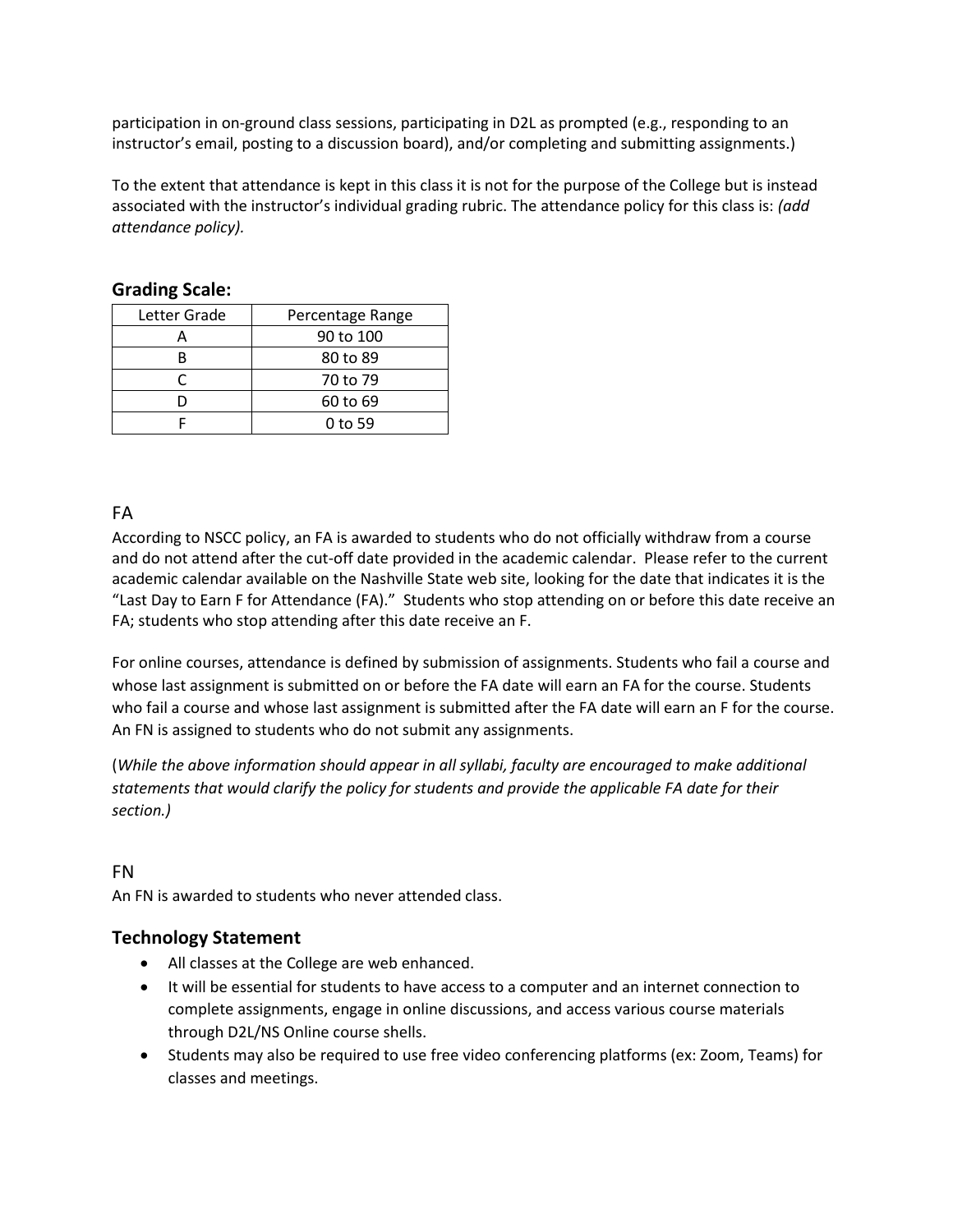- Students will be responsible for appropriate dress while on video, to ensure a distraction free environment (mute sound as needed) and to ensure their background is neutral for others to view.
- If you have questions or concerns regarding access to a computer or internet resources, please contact your instructor. Additional information available: [https://www.nscc.edu/current](https://www.nscc.edu/current-students/student-online-resources/access-to-internet-and-technology)[students/student-online-resources/access-to-internet-and-technology.](https://www.nscc.edu/current-students/student-online-resources/access-to-internet-and-technology)
- Certain publisher materials may not work on cellphones.

#### **Computer Labs**

Computers are available for student use at each campus during campus open hours. Open computer lab availability for Fall 2020 may vary from campus to campus.

Students should check NSCC website for current hours of operation.

### **D2L/NS Online and myNSCC**

It is students' responsibility to check D2L/NS Online course shells for all enrolled courses and myNSCC, including student email, on a regular basis. These are the official communication channels between the college and students, who are responsible for the information communicated through those channels. D2L/NS Online contains specific course information and myNSCC contains information important for other purposes.

#### **ADA Compliance Statement**

Nashville State complies with the Americans with Disabilities Act (ADA). If you require accommodations for any courses in which you are enrolled, contact the Access Center at 615.353.3741 or 615.353.3721, or e-mail [accesscenter@nscc.edu.](mailto:%3Caccesscenter@nscc.edu%3E) If you are registered with the Access Center and require an alternate format for the textbook and other course materials, please contact the Access Center.

#### **Classroom Misconduct**

Nashville State Community College has a zero-tolerance policy for disruptive conduct in the classroom. Students whose behavior disrupts the classroom will be subject to disciplinary measures. Please review th[e Nashville State Student Code of Conduct policy.](https://s3.amazonaws.com/nscc.edu/PDFs/dean-students/Student_Code_of_Conduct_Policy.pdf) Please be aware that children are not allowed in class or to be left unattended on campus.

#### **Academic Misconduct**

Any form of academic dishonesty, cheating, plagiarizing, or other academic misconduct is prohibited. Students are responsible for understanding and abiding by th[e Academic Misconduct Policy](https://s3.amazonaws.com/nscc.edu/PDFs/dean-students/Student_Code_of_Conduct_Policy.pdf) in the Nashville State Student Code of Conduct. In addition to other possible disciplinary measures that may be applied through regular college procedures as a result of academic dishonesty, the instructor has the authority to assign an "F" or a "zero" for the exercise, paper, or examination, or to assign an "F" for the course. Students may appeal through the appropriate college grade appeal procedures.

(*Each instructor will outline his/her expectations for academic integrity and provide individualized information about consequences for academic misconduct.*)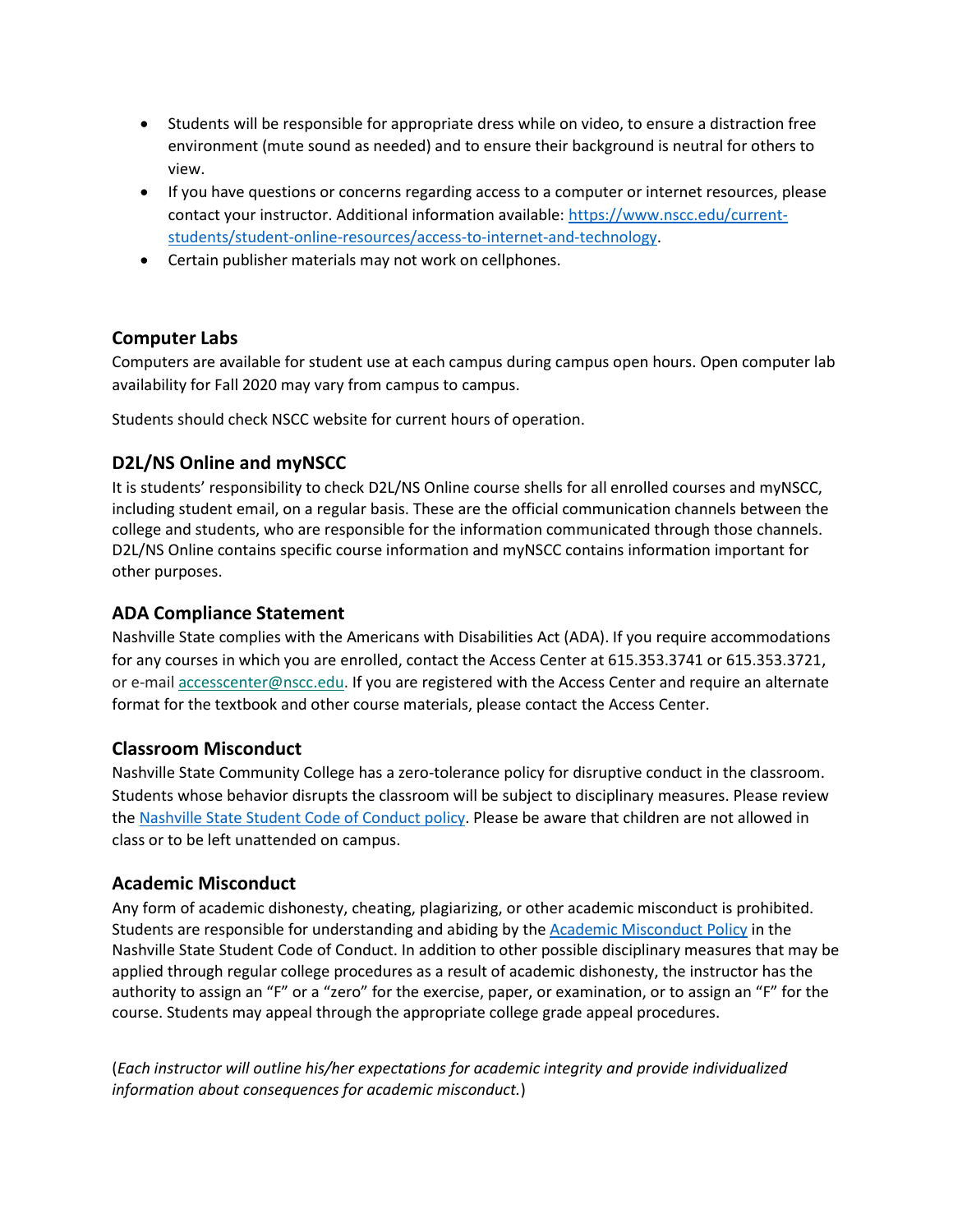## **Academic Early Alert System**

Nashville State Community College uses an Early Alert System to let students know of a faculty member's concern in one or more of these academic areas: lack of attendance, lack of classroom participation, late or missing assignments, and/or poor performance on assignments/tests. \*Please note that Early Alerts do not affect a student's academic standing. If you receive an Early Alert email, please see your instructor and your academic advisor as soon as possible.

### **RAVE Emergency Alert System**

Emergency events can happen at any time, and Nashville State Community College wants to notify students if and when they occur. For this reason, all students have been enrolled in the free RAVE alert system. If you have not already done so, please log in at<https://www.getrave.com/login/nscc> to confirm and update your contact information and notification preferences. It is critical that your information be correct so that you will receive any emergency notifications. Your RAVE Username is your NSCC email address. If you've never received an email from RAVE with your password, or if you need to reset your password, select "Forgot your password?" and a new password will be emailed to you. Should the RAVE system indicate "user not found", select Register and create your own RAVE account.

### **Student Wellness**

- The general well-being of students is an important component of their academic success. With this in mind, Nashville State Community College has several resources available to provide support when needed:
	- $\circ$  Students with general, non-academic questions and concerns about COVID-19 may email [virusinfo@nscc.edu](mailto:virusinfo@nscc.edu).
	- $\circ$  Five free telephone therapy sessions are available via Agape Counseling by calling 615-781-3000.
	- o Online tutoring is available via NetTutor within the D2L course shells.
	- o A comprehensive list of online student resources may be found at <https://www.nscc.edu/current-students/student-online-resources>
	- o A comprehensive list of student support services may be found at [https://www.nscc.edu/current-students/on-campus-resources/student-support](https://www.nscc.edu/current-students/on-campus-resources/student-support-services)[services](https://www.nscc.edu/current-students/on-campus-resources/student-support-services)

### **Equity Statement**

Nashville State Community College has a relentless commitment to the transformation of our institution through the intentional design of college experiences that expect and promote excellence from students, faculty, staff and administration. We consider equity to be an obligation of higher education. We strive to ensure that each student receives what that student needs to be successful, with goals of success beyond the classroom. We do this through an evidence-based and collaborative effort, understanding that our student population has diverse needs that must be addressed. We recognize that this effort may not always be comfortable and that partnering with students is the driving force to overcome barriers to success.